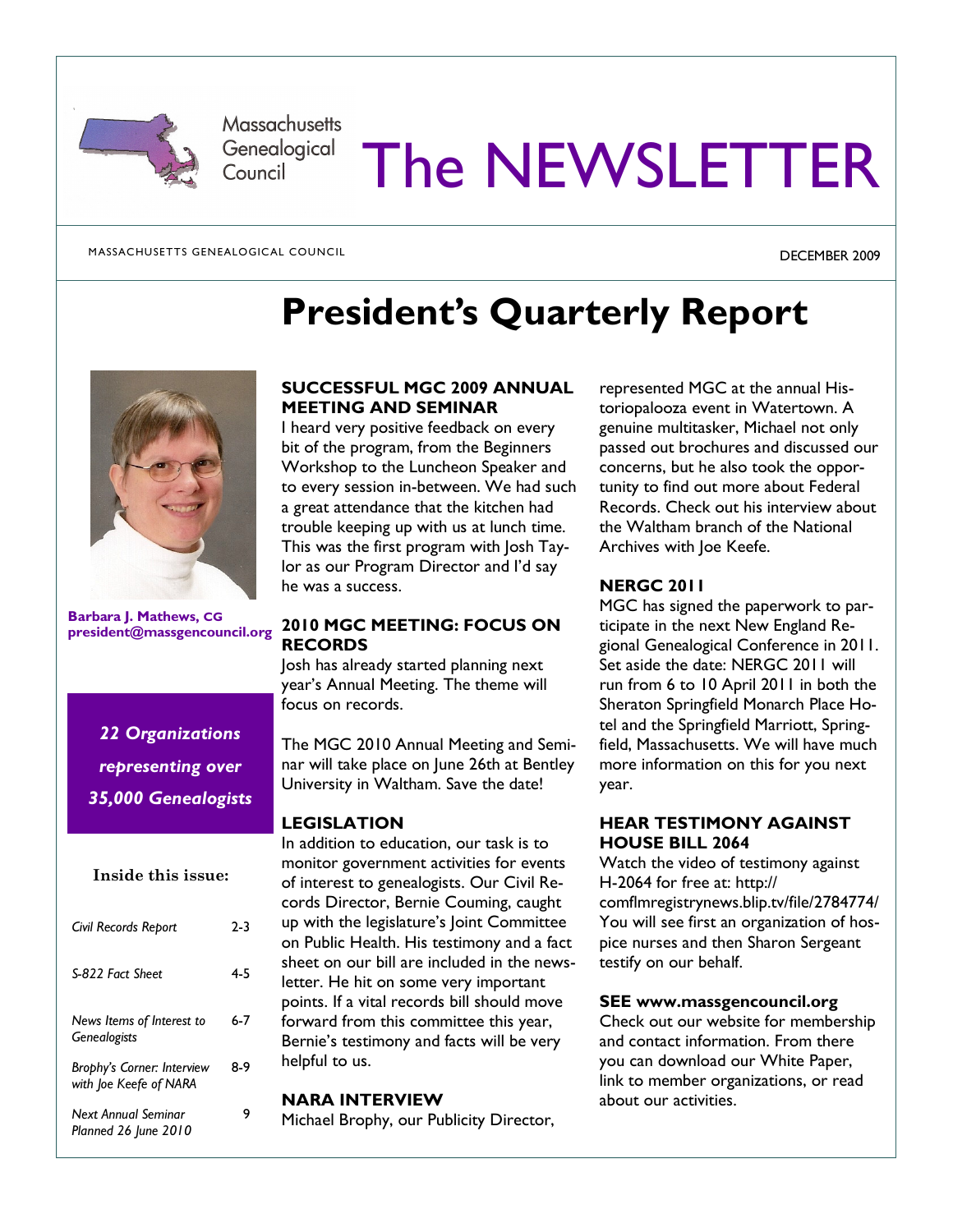## Civil Records Quarterly Report

We are currently in the  $186<sup>th</sup>$  Legislative Session. The full session runs for two years.

At the end of November the FOR-MAL LEGISLATIVE SESSION closed for the current year, to be reconvened one week into January for 2010.

Vigilance is still the byword even during INFORMAL SESSION. After our experience in informal session

when one state senator tried to get a bill passed on New Year's Eve, we all know how important it is to be vigilant.

We are tracking a number of bills on Beacon Hill that would restrict records access. The Massachusetts Town Clerks Association has again submitted a bill that undermines the interests of all stakeholders. In addition, this year even sees a bill

that would close all vital records since 1841!

To read the full text or see the status of any of these bills, go to www.mass.gov/legis, the homepage of the legislature, and make choices under Current Legislation. The S in the bill number indicates a Senate bill and the H a House bill.

Bernie Couming records@massgencouncil.org

| MGC POSITION: BILL NO., SIZE |                   | <b>PRIMARY SPONSOR</b>  | <b>GENEALOGY ISSUES</b>                                                                                                                     |
|------------------------------|-------------------|-------------------------|---------------------------------------------------------------------------------------------------------------------------------------------|
| Opposed                      | $S-820$ , $3$ pps | Jehlen, P.D.            | Closes all vital records since 1841.                                                                                                        |
| Concurred                    | S-822, 13 pps     | Kennedy, T.P. (for MGC) | Drafted by MGC, this bill is the result of consultation with all stakeholders.                                                              |
| Opposed                      | $H-2064, 3$ pps   | Harkins, L. (for MTCA)  | Does not represent the interests of all stakeholders. Generalized language<br>would permit records closure by the Registrar without review. |
| Opposed                      | $H-2124, 2$ pps.  | Murphy, J.M.            | Excessive restriction on public access. Was submitted last year as H-2201.                                                                  |
| Concurred                    | $H-2133, 2$ pps   | Poirier, E.             | Would cancel most existing restrictions to "out of wedlock" birth records.                                                                  |
| Under review                 | $H-2134, 2$ pps   | Poirier. E.             | The title of this bill and the language of the bill are unclear as to intent                                                                |

## Testimony to the Joint Committee on Public Health, 27 October 2009 on Beacon Hill

Joint Committee on Public Health Massachusetts General Court October 27, 2009, Hearing

#### Testimony

By Bernard Couming Director of Civil Records Massachusetts Genealogical Council

The current collection of bills before the Joint Committee on Public Health includes S-822, submitted by the genealogical community and the spokesman agency, the Massachusetts Genealogical Council (MGC). It is presented by Senator Thomas P. Kennedy of the 2nd Plymouth and Bristol District, and others.

This testimony is intended to support that bill and is submitted by Bernard Couming, the Director of Civil Records for that submitting Council.

S-822 represents the culmination of over ten years of negotiation with the past two registrars and includes mutually agreed effects on various elements of the existing statutes. It also provides for citizen oversight of the registry with the statutory inclusion of various stakeholder organizations. These organizations represent interests in the operation of the registry as well as continuation of public access to the records of the registry.

The first SECTION of S-822 would refine the language of section 4 in Massachusetts General Law, chapter 17 in order to spell out the make-up and operation of a special committee on vital records and statistics. Currently, although the structure has long been a part of that statute, those segments

have never been implemented. The language does, however, spell out the purpose and intention to include genealogists and historians in the promulgation of regulations. It also addresses the intent to ensure that no undue restrictions are placed on the access to the vital records by genealogists and historians.

Chapter 17 defines the Department of Public Health. Section 4 establishes the registry of vital records and statistics, complete with a committee of seven to oversee the promulgation of registry regulations. However, since the founding of the registry no such committee has been set up. Nevertheless, the intention in the law of the Commonwealth is clear. It requires public hearings for any regulations and a majority vote to promulgate such regulations,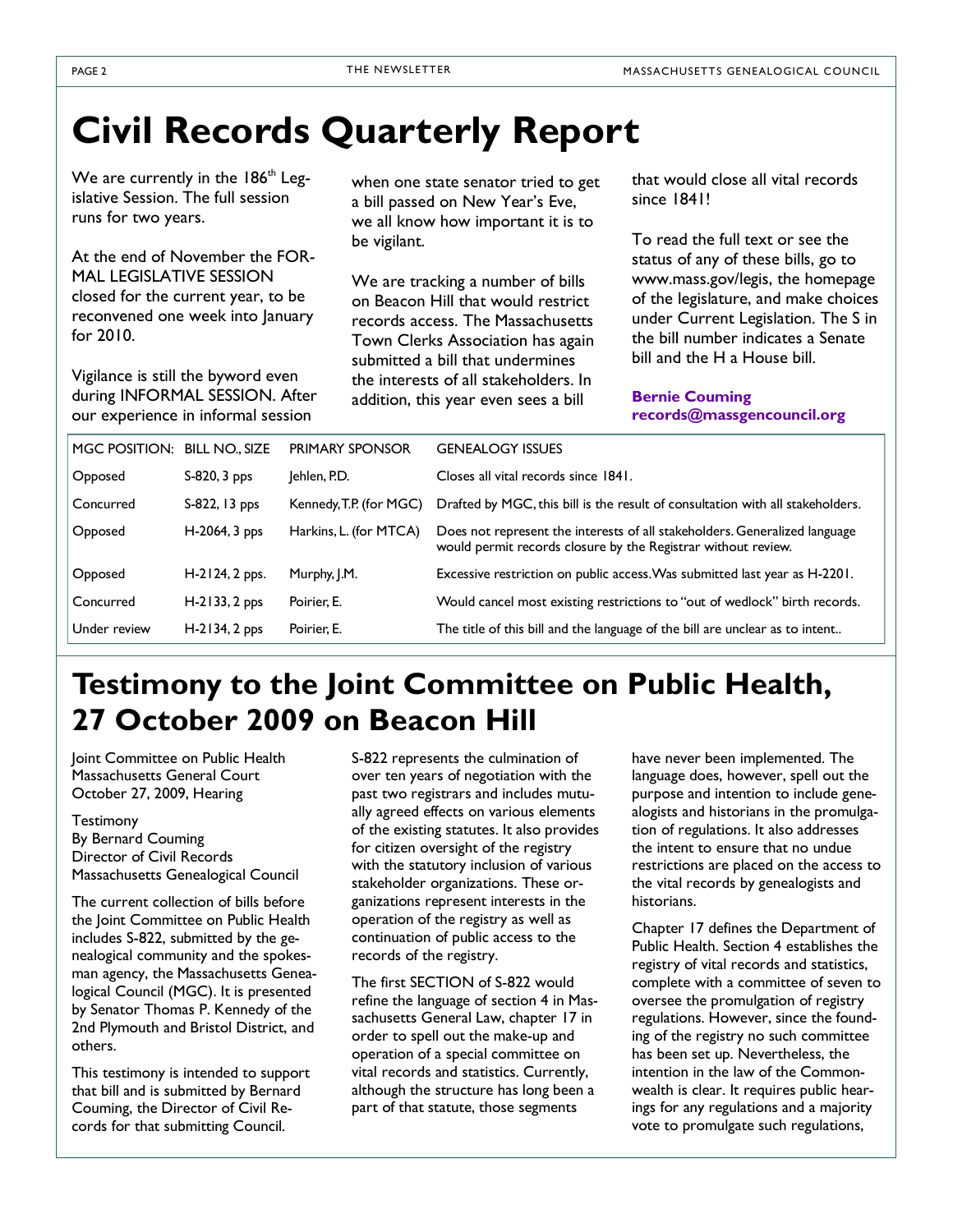and they "shall not unduly restrict access to said records by qualified genealogists and historians" (see full quote below).

See the attached FACT SHEET for S-822, which summarizes the remainder of the bill. Primarily it makes various "housekeeping" language corrections to chapter 46 (the statute defining RE-TURNS AND REGISTRY OF BIRTHS, MARRIAGES AND DEATHS). It also spells out in further detail the structure and operation of the special committee and provides for automation of records and for reproduction. It also recommends a fee-based system for funding the automation of records.

SECTION 18 of the bill amends section 2 of chapter 111 THE STATUTE ON PUBLIC HEALTH to provide for the creation of an index of vital records by the registry.

The Massachusetts Genealogical Council challenges bill S-2064. It has been submitted by the legislative committee of the Massachusetts Town Clerks Association (MTCA) and has been presented on their behalf by Representative Lida Harkins of the 13th Norfolk District and others.

It should be noted here that H-2064 only addresses chapter 46 and fails to take into account the ramifications in other statutes that need to be addressed for cohesive coordination between the various jurisdictions. One such fault in H-2064 is the establishment of a "czar" of vital records and statistics in the person of the registrar. It does not provide input by the many stakeholders in the operation of the registry and its holdings. That also would create a conflict with established law under chapter 17 and chapter 30A (STATE ADMINISTRATIVE PROCEDURE). Even the MTCA sponsors of the bill may have overlooked their own self-interest in vesting all decision making power in the hands of the "czar".

There are several other bills before the committee, which are more draconian in that they call for the closing of access to these Public Records. The primary purpose of these proposed restrictions is based in a false sense of security against the crime of identity theft. Current law enforcement understanding of controlling ID theft crime spells out a list of 9 "sources of ID theft". NONE reference vital records of any kind. (See "The President's Identity Theft Task Force Report," October 2008, 60 pp.; at <http:// www.idtheft.gov/reports/ IDTReport2008.pdf>. And Utah Government Services, Identity Theft Reporting Information System, "What is Identity Theft?" <http:// idtheft.utah.gov/education/ educationpages/ whatisidentitytheft\_001.html>.) Access to vital records is NOT a significant tool for facilitating ID theft. Conversely, the transparency provided by our public record laws (for example, linking death records to the birth records) is the best bulwark against individuals and organizations that seek to

undermine our system.

There is one other point that bears repeating. There are many public economic interests that would suffer if the current bills were to become a Trojan horse for restricting access to current vital records.

One certainly is the very significant tourist cash (hotels, meals, gifts) generated by genealogical, historical, and academic researchers coming with families or in groups from out of state and from out of country, specifically for access to the Massachusetts records historically available to them.

Another is the real estate and probate interest that is fully dependent on using these records to find people legally entitled to property. This "heir-search" industry (a subset of genealogy) has no assured jurisdiction for access to current vital records outside of the existing public records law. If the current system were to be undermined by access restrictions, the settling of estates would become even more protracted.

These are examples of "unintended consequences."

Finally, the Massachusetts Genealogical Council would like to be privy to the details of any merging of bills under the Vital Records rubric, and we beg the Joint Committee's indulgence for collaborating with us in this effort.

Sincerely, Bernard J. Couming Civil Records Director, MGC

## Our White Paper "Framing a Discussion on Vital Records Access" Has Impact at National Level

Last May we announced our white paper about the ways in which other stakeholders had confused the relationship between records access and consumer identity theft. We made this announcement at the Presidents Meeting at the annual conference of the National

Genealogical Society. NGS President Jan Alpert spoke about how our white paper finally made the issues clear to her. It was very well received.

We have just learned that it also had another impact. The NGS/FGS

Records Preservation and Access Committee added a very positive Executive Summary to their white paper after hearing about our hardhitting and fact-based work.

Download your copy from: www.massgencouncil.org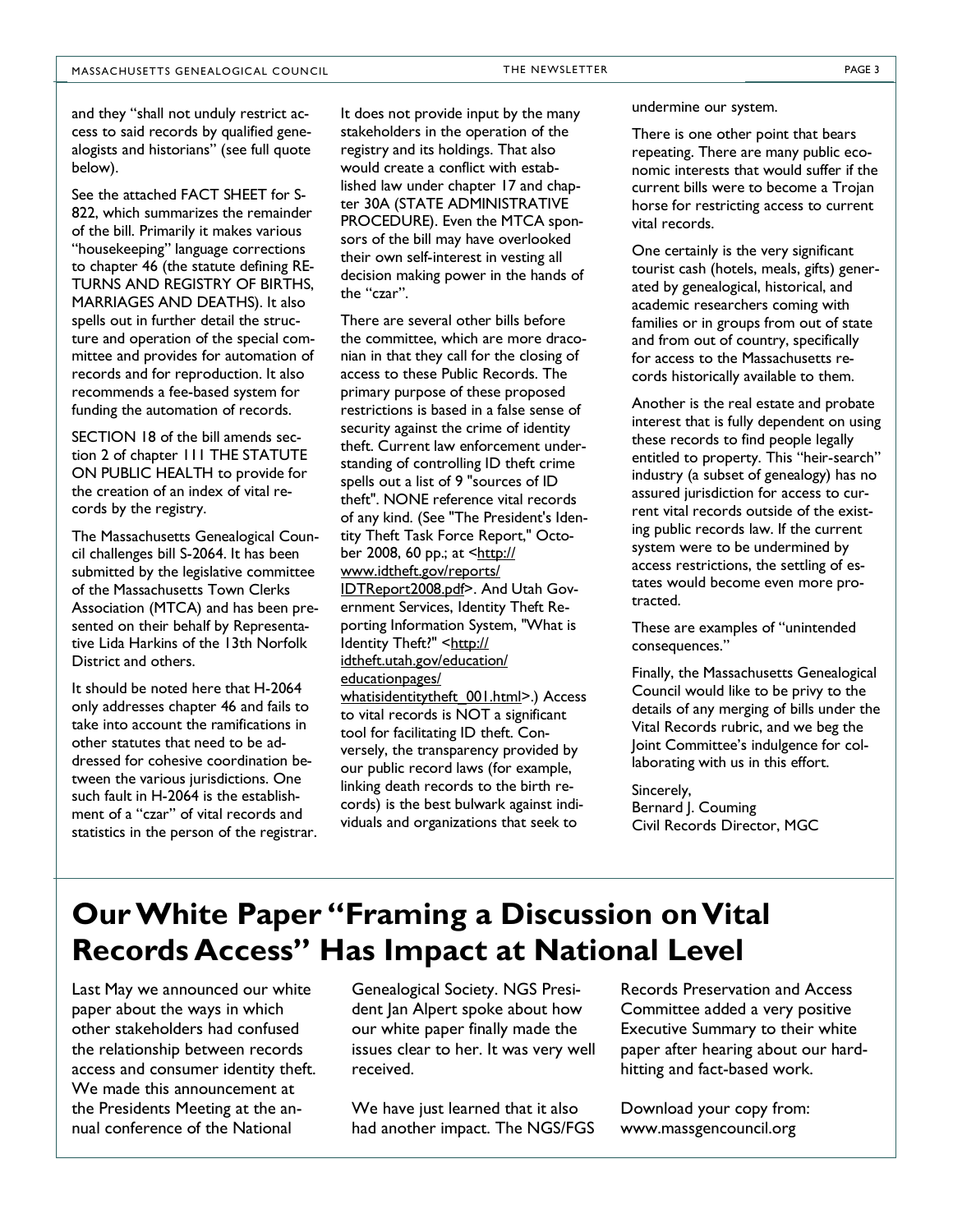## S-822, A BILL RELATIVE TO BIRTH, MARRIAGE AND DEATH RECORDS

Sponsored by Senator Thomas P. Kennedy, 2nd Plymouth & Bristol, Brockton1, Mass.

Proposed by the Massachusetts Genealogical Council

Public Hearing, Tuesday, OCT. 27, 2009

By the Joint Committee on Public Health Chaired by Sen. Susan C. Fargo and Rep. Jeffrey Sanchez

## FACT SHEET for this bill:

Note 1: "SECTION" in all caps refers to a SECTION of this bill. "Section" with an initial cap and remainder in lower case refers to a Section of existing law.

Note 2: SECTIONS No. 2, 7, 8, 9, and  $11 - 16$  are omitted here as Minor "housekeeping" items.

SECTION 1. amends (Public Health) Chapter 17, Section 4. and clarifies the current wording concerning the special vital records and statistics committee for proposing regulations of the Dept. of Public Health to be established under Section 31 of Chapter 46. The committee mentioned in present Chapter 17 Sec. 4 was never established, and has incorrect organizations listed.

SECTION 3. amends Chapter 46, Section 1E and adds eight (8) definitions (including certified copy and informational copy).

SECTION 4. amends Chapter 46, Section 2 and requires an index of records and that such an index will be available to researchers. It also provides for an automation of records and for reproductions.

SECTION 5. amends Chapter 46, Section 2A, and (a) provides for the orderly transfer of records to the state archives and funding to pay for care and preservation. (b) provides for public examination and abstractions of information. Keeps present exclusions of records for abnormal sex births and fetal deaths. In addition, (c) and (d) provide for federal agency of national statistics use, and exchange of records between states, and (e) provides that forms are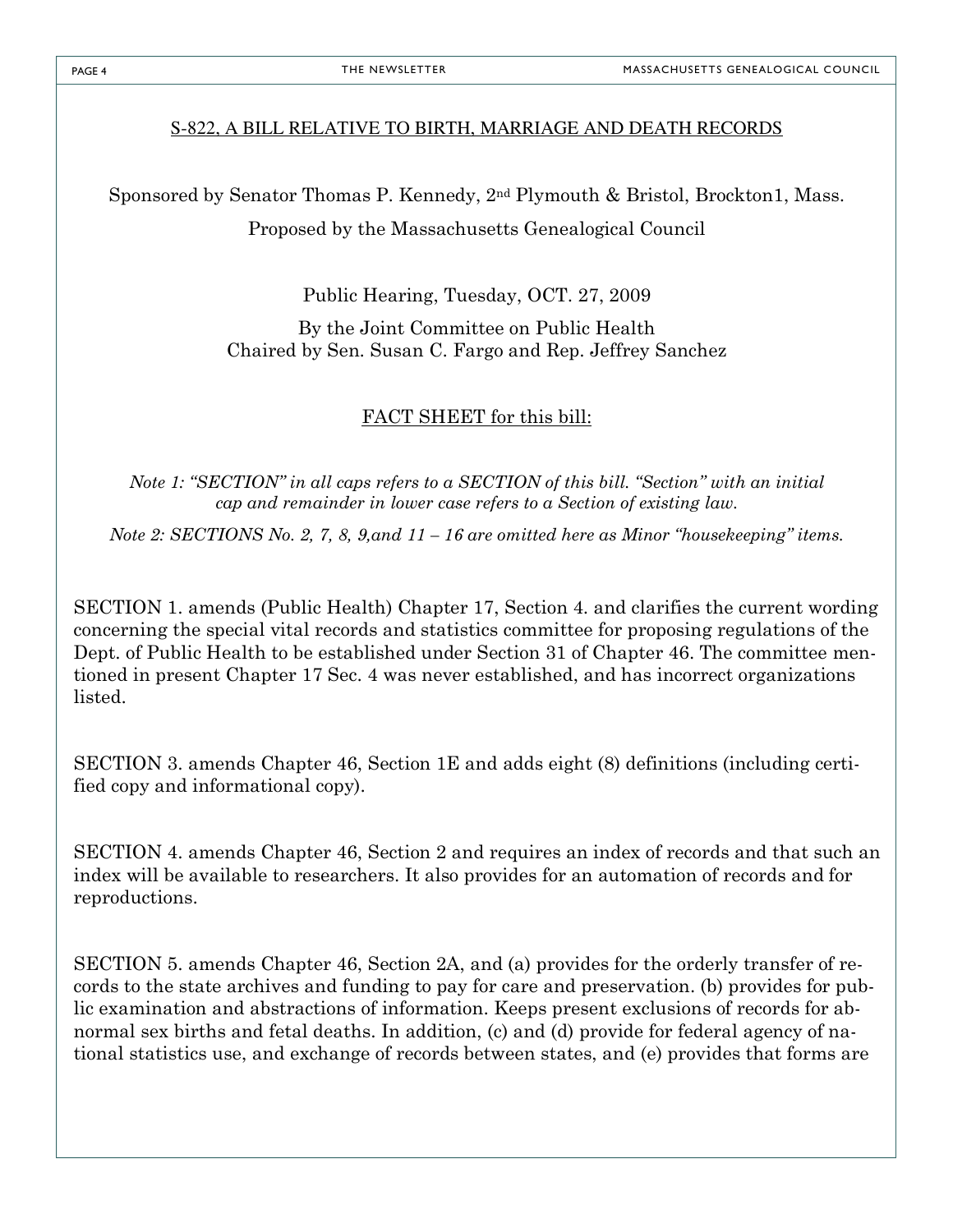to be uniform throughout the state, provided by the state registrar and have security features. Also, (f), (g), (h), and (i) concern records. (This SECTION was first proposed by the committee formed by the registrar and interested organizations about 15 years ago, to increase shelf space at the registry.)

SECTION 6. amends Chapter 46, Section 7, and clarifies reporting by the Master of vessels, concerning births and deaths at sea.

SECTION 10. amends Chapter 46, Section 16, and clarifies the provisioning of forms, instructions and explanations for the returns of vital records.

SECTION 17. This has four Sections, 31, 32, 33, and 34, to be adds to Chapter 46:

Section 31 establishes a permanent special vital records and statistics committee, the starting date to be no later than January 1, 2009. The duties, number of members and organizations they represent, the number of meetings and the quorum required of 12 out of the 19 members, and how the expenditures may be made.

Section 32 provides for the matching of death and birth records to prevent fraudulent use.

Section 33 requires a safe storage of records in a state owned building to preclude the registry being moved frequently, which contributes to deterioration of records.

Section 34 provides for funds from fees to be collected to be used for improving the system for automation of the records system.

SECTION 18. amends (Public Health) Chapter 111, Section. 2, to require that an index of records be created.

> Massachusetts Genealogical Council P.O. Box 5393 Cochituate, MA 01778-5393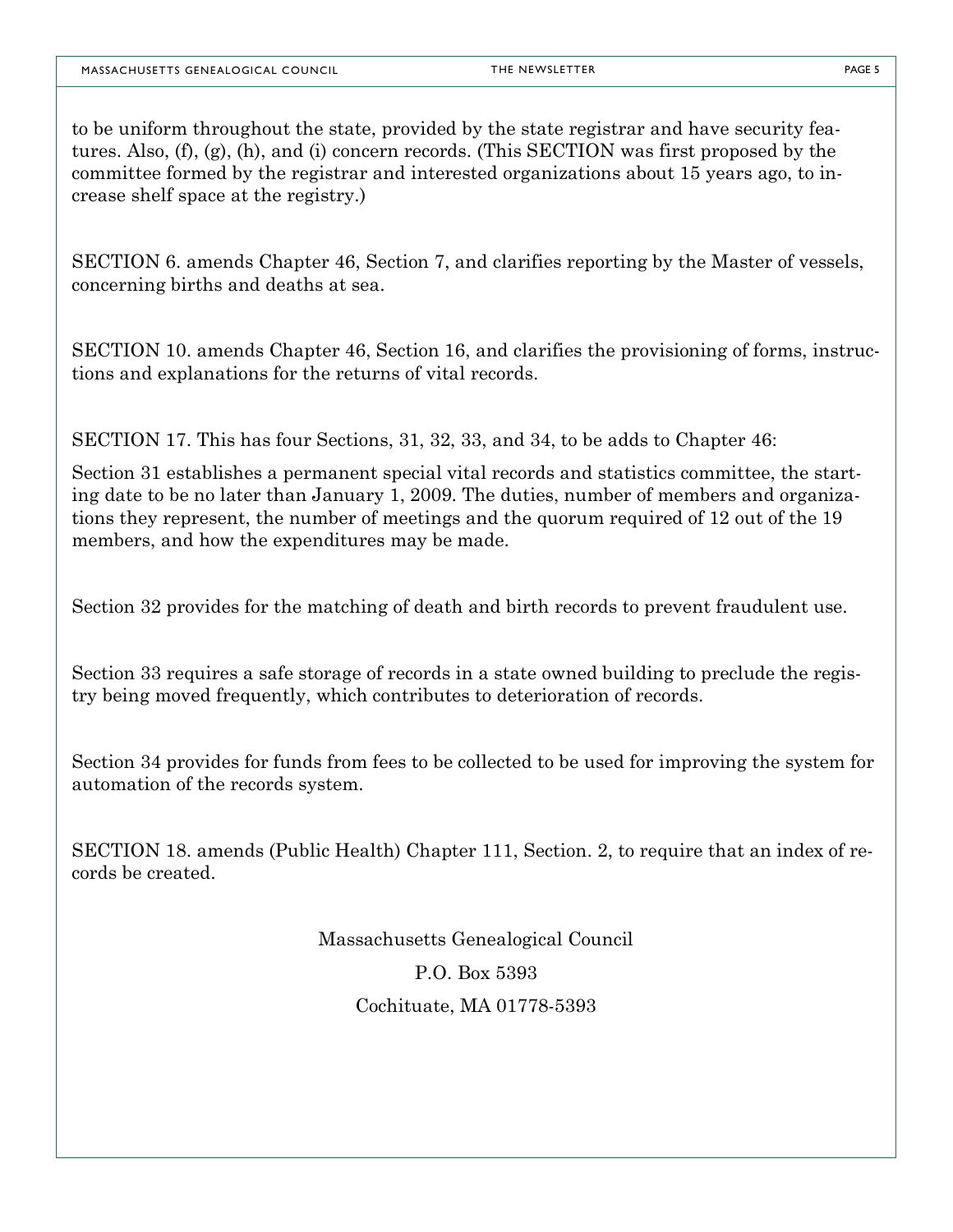## Your News About the Massachusetts Registry of Vital Records and Statistics

#### BUDGET CUTBACKS STILL RESULTING IN ACCESS RESTRICTIONS

Submitted by Barbara Mathews The Massachusetts Department of Public Health announced a drastic cut in the research hours in February 2009. Those cutbacks remain at this time.



It is important that we recognize that these cutbacks result in restrictions in our abilities to access records. The bar chart presented

here shows in blue the hours the research area was open prior to cutbacks and in purple the hours it is open now. We now have only one-third of the time available and can therefore only access one-third of the records we could access previously.

The Massachusetts Genealogical Council still finds the severity of this cut unacceptable

### BEHIND-THE-SCENE TOUR

Submitted by Michael Brophy One of our member organizations, the New England Chapter of the Association of Professional Genealogists, toured the Registry of Vital Records and Statistics. Harold Leonard, Records Unit Supervisor, hosted a behind the scenes look at the operation of the registry.

Several unit supervisors offered a summary of their job responsibilities and functions. Registrar of Vital Records and Statistics Stanley E. Nyberg spent time giving his interpretation of House Bill 2064. MGC worries that it lets the Registrar close records without due process.

The start of processing a vital record at the office is in the Registration Unit where the records are delivered. The records are checked to make sure they are correct when they come in. If not, then they are rejected and sent back to the town clerks. The estimates from this unit of volume are 80,000 births, 45,000 marriages, and 55,000 deaths per year in the state.

Birth records back to 1953 have been digitized. The new computer system will be indexed on 24 fields so searching will be very flexible. Surnames, however, will have to be very specific with regard to character input. Tools like soundex and wildcard searches will not be made available with the database. When the system is finished, images will be available in the research room, but printouts will not. Certified copies will still be required.

## 2010 U.S. Census Forms Will Arrive March 15<sup>th</sup>

Next year is a federal census year. The 2010 census will count over 300 million people in the 50 states, the District of Columbia, Puerto Rico, Samoa, Guam, the Northern Marianas, and the U.S. Virgin Islands. On 15 March 2010 the form will arrive in your mailbox. A public relations campaign to encourage people to participate will begin soon.

Planning for the last census in 2000 resulted in a U.S. Supreme Court decision in January 1999 that the use of sampling was prohibited. As a result, images of all household census forms were copied onto microfilm. If you were a person who elected to make a marginal note on that form for your descendants to read, that note will be available for posterity in 2072.

With the next decennial census, public feedback has led the U.S. Census Bureau to scrap plans to use handheld computers to collect information from 10% of the total leaving no hardcopy forms. Now forms will be made for all households.

Our V.P. is tracking this topic: Melinde Sanborn, FASG vicepresident@massgencouncil.org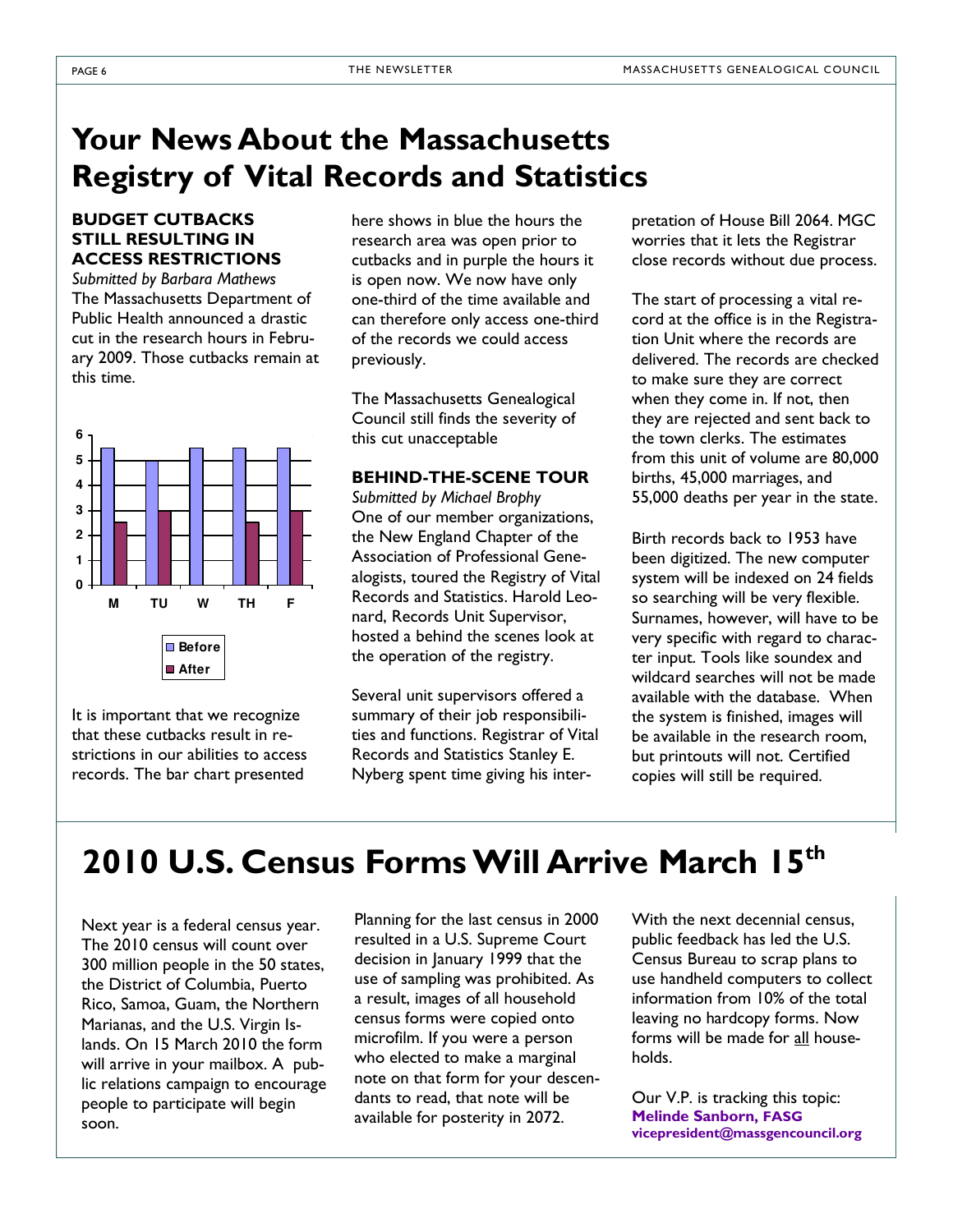## President of Connecticut Town Clerks Association Welcomes Connecticut Genealogists



Joseph Camposeo, on the right, is the Town Clerk of Manchester, Connecticut, and the President of the Connecticut Town Clerks Association. Genealogists Nora Galvin and the Rev. Dr. Robert Rafford take a tour of the town hall vault.

The town of Manchester, Connecticut, serves as a great example of how good things can be when town clerks and genealogists work together. The photo shows Joe Camposeo, the town clerk of Manchester, in the vault at town hall. Nora Galvin is holding up early town meeting records that were professionally conserved with monies the town received as their share of a preservation legislated with the support of Connecticut genealogists.

The town clerk hosts Family

History Days regularly in town. On those days, he offers his constituents personalized consultations for their own family history research from members of the Connecticut Professional Genealogists Council.

This close collaboration is a winwin affair for the town of Manchester and for all genealogists whose families passed through Manchester. It all comes from a simple recognition by the town clerk that genealogists are stakeholders in records access and preservation. The benefits are enjoyed by all!

## Spotlight on our Member Societies: Massachusetts Society of Genealogists



The Massachusetts Society of Genealogists was founded in 1975 to promote genealogical research and education in Massachusetts. The first president was Robert Tarte. Today it is recognized by the IRS as a 5.01 (c) (3) educational society.

At the outset it was organized into county-wide chapters. The Worcester, Middlesex, and Bristol

county chapters have remained active over the years. President Pat Stano-Carpenter recently announced the opening of two new chapters, one on Martha's Vineyard and one in the Merrimack Valley. This represents significant recent growth at MSoG. Coupled with the new website, it is easy to see that MSoG is a vibrant and growing organization.

MSoG was an original member of MGC. Their annual meetings are scheduled to be six months offkilter from the MGC annual meetings, thereby affording genealogists two full conference opportunities in Massachusetts every year.

MSoG differs from MGC in that it is focused on the individual genealogist's skills acquisition and genealogical expertise. Each chapter meets regularly, often monthly, for meetings that include lectures and activities on genealogy topics. In December 2009 alone, those topics include information on ethnic customs, computerized databases, and library resources.

Another educational arm of MSoG is its quarterly journal, MASSOG. Each issue contains genealogy narratives, how-to information, book reviews, records transcriptions, and contact information. Last summer's issue included vital records from samplers in the collection of Old Sturbridge Village.

For more information, be sure to check out their website at www.massachusettssocietyofgeneal ogists.org.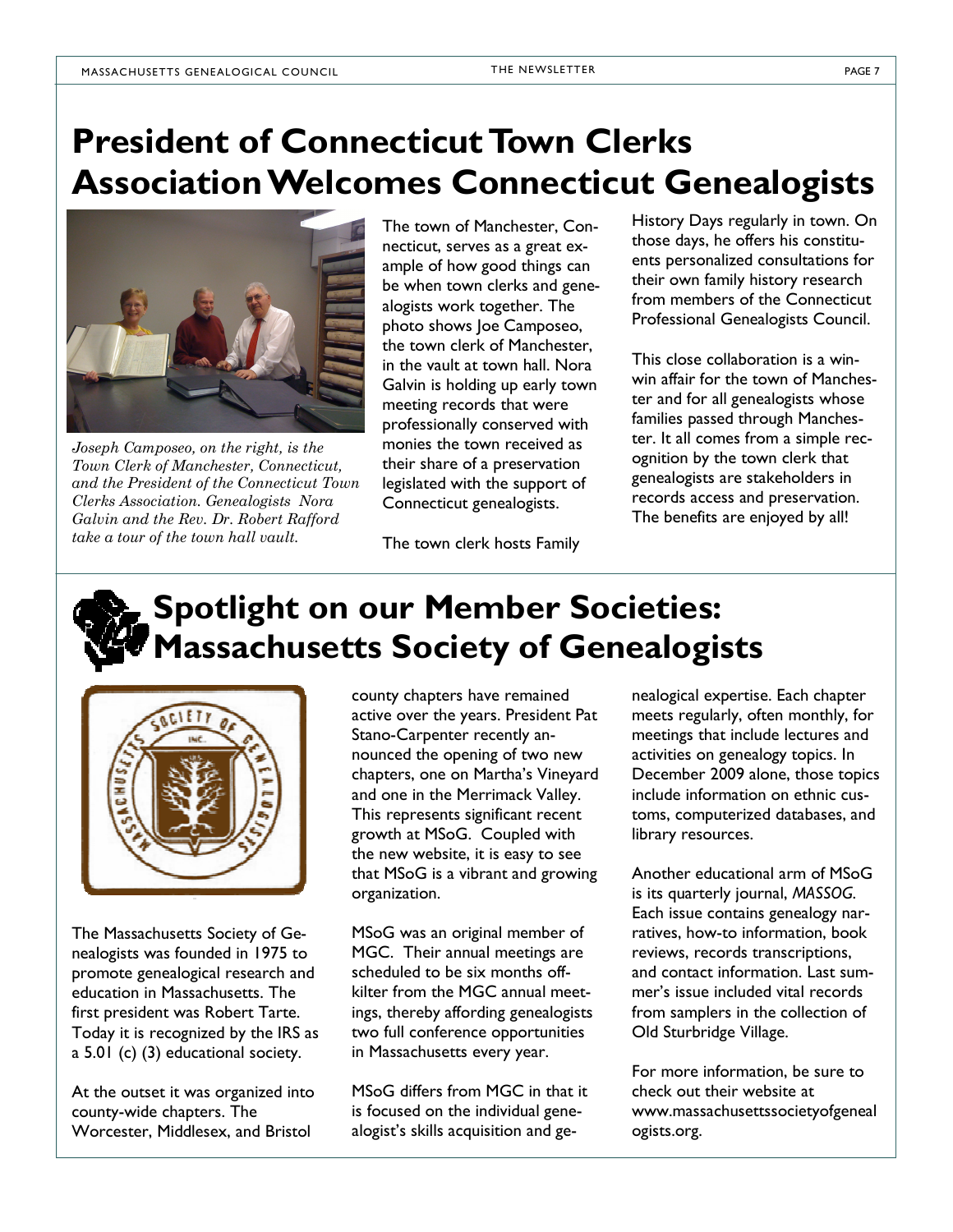

#### Michael Brophy publicity@massgencouncil.org

### INTERVIEW WITH JOE KEEFE

This interview was conducted at the New England History Festival in Watertown, Massachusetts, with Joe Keefe, Archives Specialist, National Archives and Records Administration (NARA)-Northeast Region, on 14 November 2009, by Michael Brophy of MGC.

MB. What is new at the National Archives?

JK. We have numerous new collections that continue to be opened to the public-our newest collection is the records of the Provost Marshall General's Office for all six New England States. The Provost Marshall's Office was responsible for administering the draft, arresting deserters, placing troops into regiments which were in need of reinforcement, and recruiting for the invalid corps for the Navy and Marines. In partnership with Footnote.com, NARA continues to have millions of documents digitized. Some of the new material collected includes material on the Holocaust

and German records captured at the end of the war, interviews with German officers by the US Army, service records from the Civil War, I could go on and on.

MB. You mentioned Footnote.com, one of my favorite websites. Tell us more about that for those that may not be familiar with it.

JK. Footnote.com is a company which NARA is working with to digitize our massive collection of material, most of the material digitized by Footnote.com has never been available outside of the National Archives before. Much of the material being made available is very useful for genealogists and historians alike. The material ranges from US census records to Civil War records to American Indian records to records on the Holocaust, Civil War Navy records, and records of the War and State Departments from War World I. They are also working on a project to digitize the service and pension records for men who served in the Union army. Confederate Service records are also on Footnote.com. The site is a pay site costing around sixty dollars a year but is free to use at NARA in Waltham.

MB. What is your role at the Archives?

JK. My title is Archives Specialist. I conduct research, answer reference questions, help with the maintenance of the records, and check on the records to determine preservation needs. I index collections to make them usable for the public and research and create lectures for the public to help them use the records of the National Archives.

MB. You're a busy guy!

JK. Yes I am.

MB. What services does NARA offer that the general public may not know about?

JK. We perform reference for the public. For naturalized citizens we obtain certified copies of their naturalization records which will help them obtain passports, social security benefits, and driver's licenses. We can also help veterans order and obtain their service records for benefits, people with dual citizenship benefits, folks with their genealogy, and lawyers with locating federal court records. On the educational end of things we conduct monthly workshops for teachers to earn professional developments points and for the general public to learn about genealogy that I mentioned earlier.

MB. Any future plans for the NARA Waltham we should know about?

JK. The National Archives will be having a major renovation in the next few months which will expand our records research room and make it more comfortable for researchers. We will have a large new area which will allow us to host large conferences and exhibits, a new education center which will allow more access for school and college groups, and free wireless access for researchers and expanded storage.

MB. The free wireless is big plus. That has always been a pet peeve of mine when I go to Waltham. I can't even get a good signal when using my wireless air card inside the building!

JK. This is going to be incredibly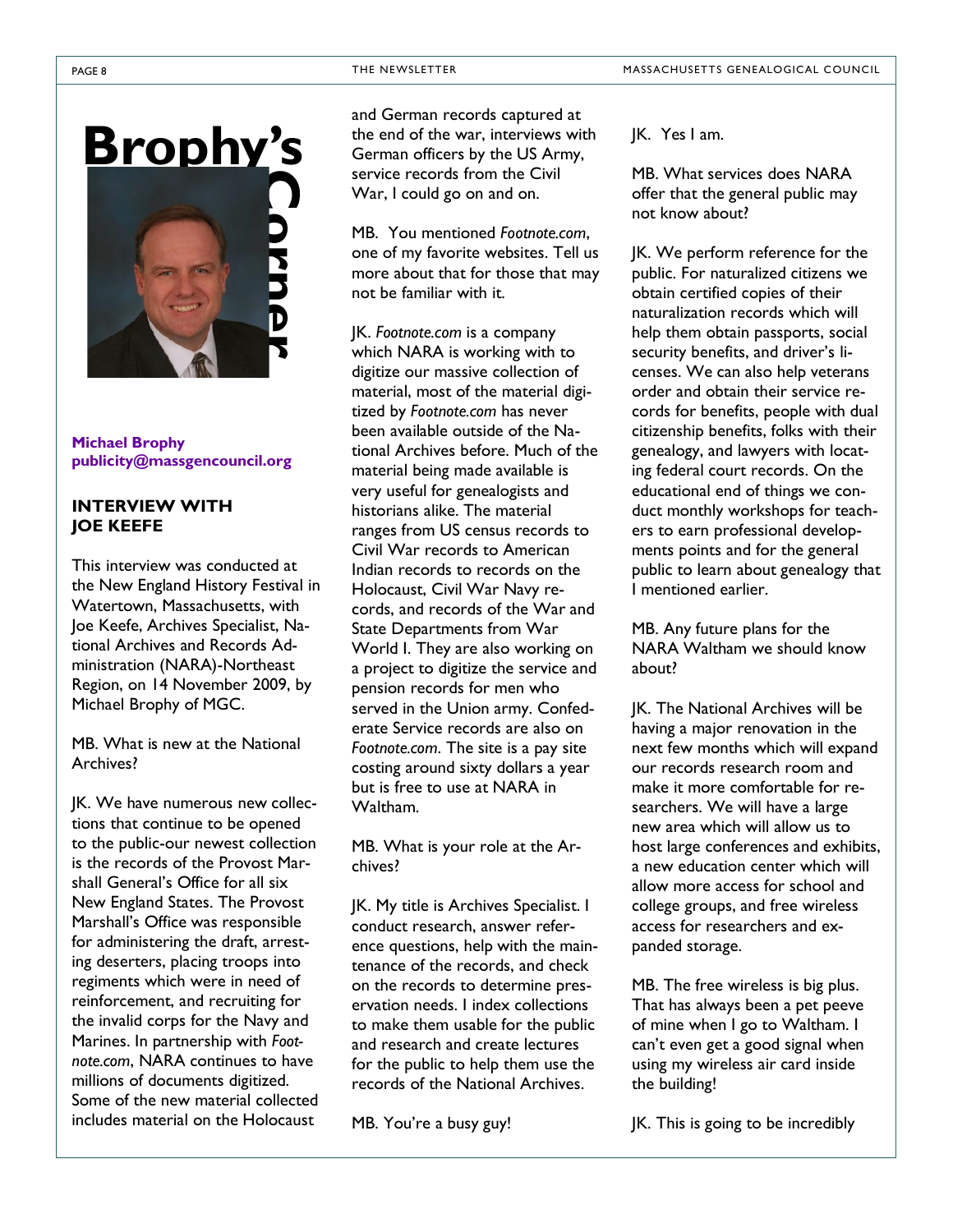#### MASSACHUSETTS GENEALOGICAL COUNCIL THE NEWSLETTER THE NEWSLETTER PAGE 9

useful for researchers. They can supplement their research at NARA with internet resources. This has been a long time coming but with any government agency we are subject to funding constraints and cost-justifying any service. Unfortunately, many of the folks who are responsible for funding are not researchers and have not conducted research so they do not understand the needs of historic and genealogical researchers. The ability to have free Wi-Fi on site will really help the research community and help make NARA an even more desirable research destination.

MB. I notice that when I come into NARA that there is a sign that points to "Court records," bankruptcy records to the left. Are these records useful to genealogists?

JK. Yes, if a genealogist knows that their ancestor knows was involved in a federal court case. They can obtain valuable information which may not be available in other records. Bankruptcy records, for example, will give detailed information on a family or business assets. If someone was involved in a criminal or civil case the records can provide unknown details about the events that they were involved with. Some the land cases can provide unknown details about a property.

MB. What would you say is the  $#I$ resource that genealogists come to NARA to use?

JK. Our best records for genealogists are the federal census, petitions for naturalizations, and passenger arrival lists. We have access to all passenger arrival records nationwide via Ancestry.com. Also Canadian Border crossing records and World War I draft cards are very popular.

MB. There seems to be a widespread notion that you can do all your genealogy and family history over the internet. What would a researcher be missing out on by

not visiting NARA Waltham in person?

JK. Only about 1% of the National Archive's holdings have been digitized. Most Naturalization records, for instance, have not been digitized or military service records, military pension records, federal court cases, customs and seaman's records. The cost of digitization of records is extremely expensive and time consuming. Data must be added so that researchers can search those records. NARA will never have all its records online and researchers should know that a wide variety of useful material is not online.

MB. How can we contact you or the main desk at NARA Waltham?

JK. www.Archives.gov/boston or toll free at our reference desk 1- 866-406-2379. Our email is Waltham.archives@nara.gov

MB. Joe, thank you for your time.

JK. My pleasure.

## Save the Date for the Next MGC Seminar: 26 June 2010 at Bentley University in Waltham

D. Joshua Taylor, Program Director of MGC, announced that the 2010 Annual Meeting and Seminar will be taking place at the LaCava Center, Bentley University, Waltham, Massachusetts. This will be our third year at Benley where there is ample free parking. Lunch will once again be included with registration.

The program will FOCUS ON RE-CORDS with several tracks of speeches on Massachusetts and

Federal records. Josh is now lining up speakers and working with member organizations in designating tracks.

The MGC board is going to establish online registration with this Annual Meeting. You will be able to register online and to charge the registration fee to a charge card. More details to follow.

Please join us in congratulating Josh on his appointment as the Director



D. Joshua Taylor program@massgencouncil.org